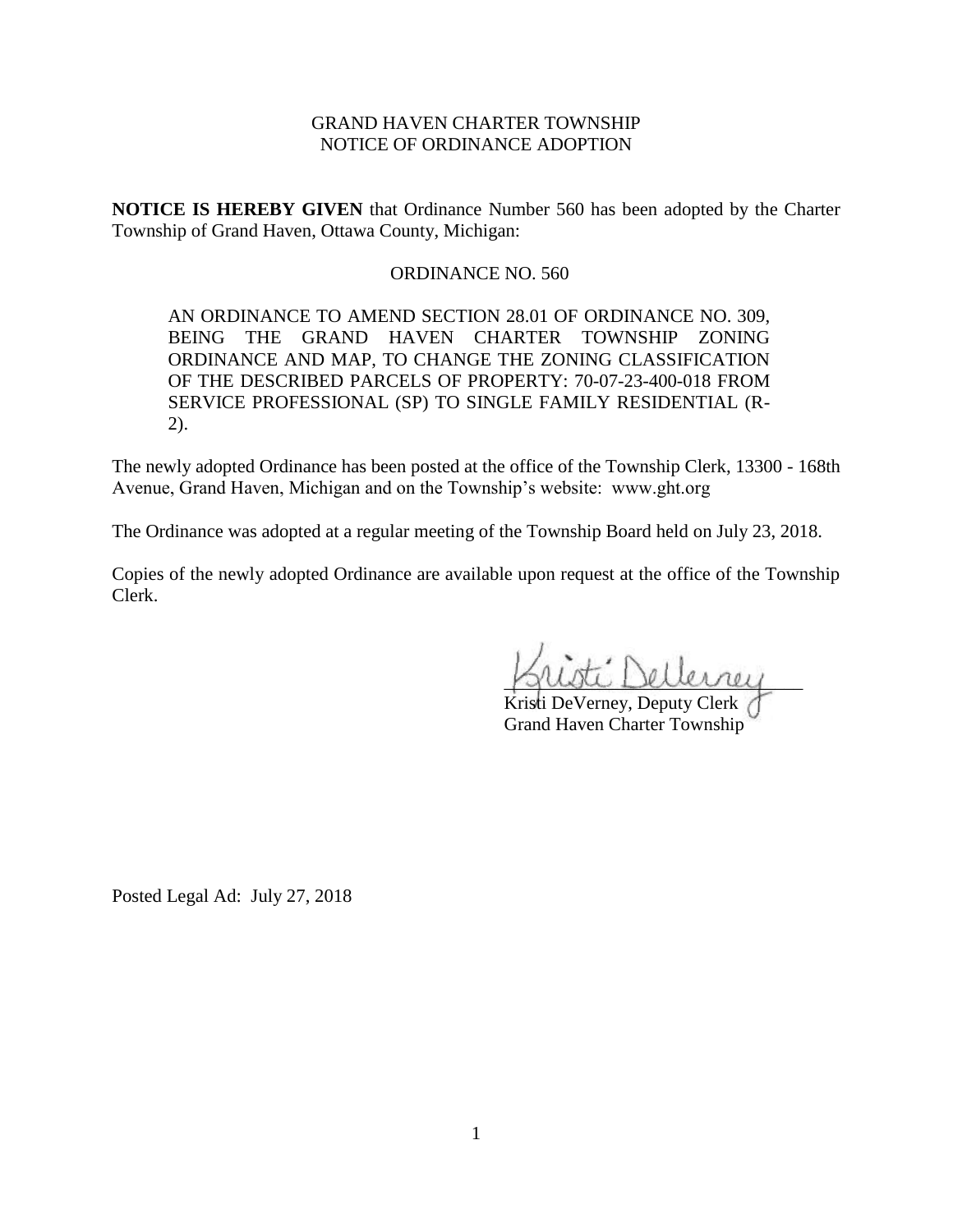#### ORDINANCE NO. 560

### **ZONING MAP AMENDMENT ORDINANCE**

AN ORDINANCE TO AMEND SECTION 28.01 OF ORDINANCE NO. 309, BEING THE GRAND HAVEN CHARTER TOWNSHIP ZONING ORDINANCE AND MAP, TO CHANGE THE ZONING CLASSIFICATION OF THE DESCRIBED PARCELS OF PROPERTY: 70-07-23-400-018 FROM SERVICE PROFESSIONAL (SP) TO SINGLE FAMILY RESIDENTIAL (R-2).

GRAND HAVEN CHARTER TOWNSHIP, COUNTY OF OTTAWA, AND STATE OF MICHIGAN ORDAINS:

Section 1. Amendment. The Zoning Ordinance and Map of the Charter Township of Grand Haven, Ottawa County, Michigan, the map being incorporated by reference in the Zoning Ordinance for the Charter Township of Grand Haven pursuant to Chapter 3, shall be amended so that the following lands shall be rezoned from the Service Professional District (SP) to the Single Family Residential District (R-2). The lands are in the Charter Township of Grand Haven, Ottawa County, Michigan, and are described as follows:

PARCEL NUMBER: 70-07-23-400-018

PART OF SE 1/4 COM S 89D 42M 18S W 498.87 FT & N 01D 57M 08S W 50 FT FROM SE SEC COR, TH S 89D 42M 18S W 166 FT, N 01D 57M 08S W 250 FT, N 89D 42M 18S E 166 FT, TH S 01D 57M 08S E 250 FT TO BEG. SEC 23 T7N R16W .95 A

Section 2. Effective Date. This amendment to the Grand Haven Charter Township Zoning Ordinance was approved and adopted by the Township Board of Grand Haven Charter Township, Ottawa County, Michigan on July 23, 2018 after a public hearing as required pursuant to Michigan Act 110 of 2006, as amended; after introduction and a first reading on June 25, 2018, and after posting and publication following such first reading as required by Michigan Act 359 of 1947, as amended. This Ordinance shall be effective on August 4, 2018 which date is the eighth day after publication of a Notice of Adoption and Posting of the Zoning Map Amendment Ordinance in the *Grand Haven Tribune*, as required by Section 401 of Act 110, as amended. However, this effective date shall be extended as necessary to comply with the requirements of Section 402 of Act 110, as amended.

\_\_\_\_\_\_\_\_\_\_\_\_\_\_\_\_\_\_\_\_\_\_\_\_\_\_\_\_\_\_\_ \_\_\_\_\_\_\_\_\_\_\_\_\_\_\_\_\_\_\_\_\_\_\_\_\_\_\_\_\_\_

Mark Reenders, Township Supervisor Laurie Larsen, Township Clerk